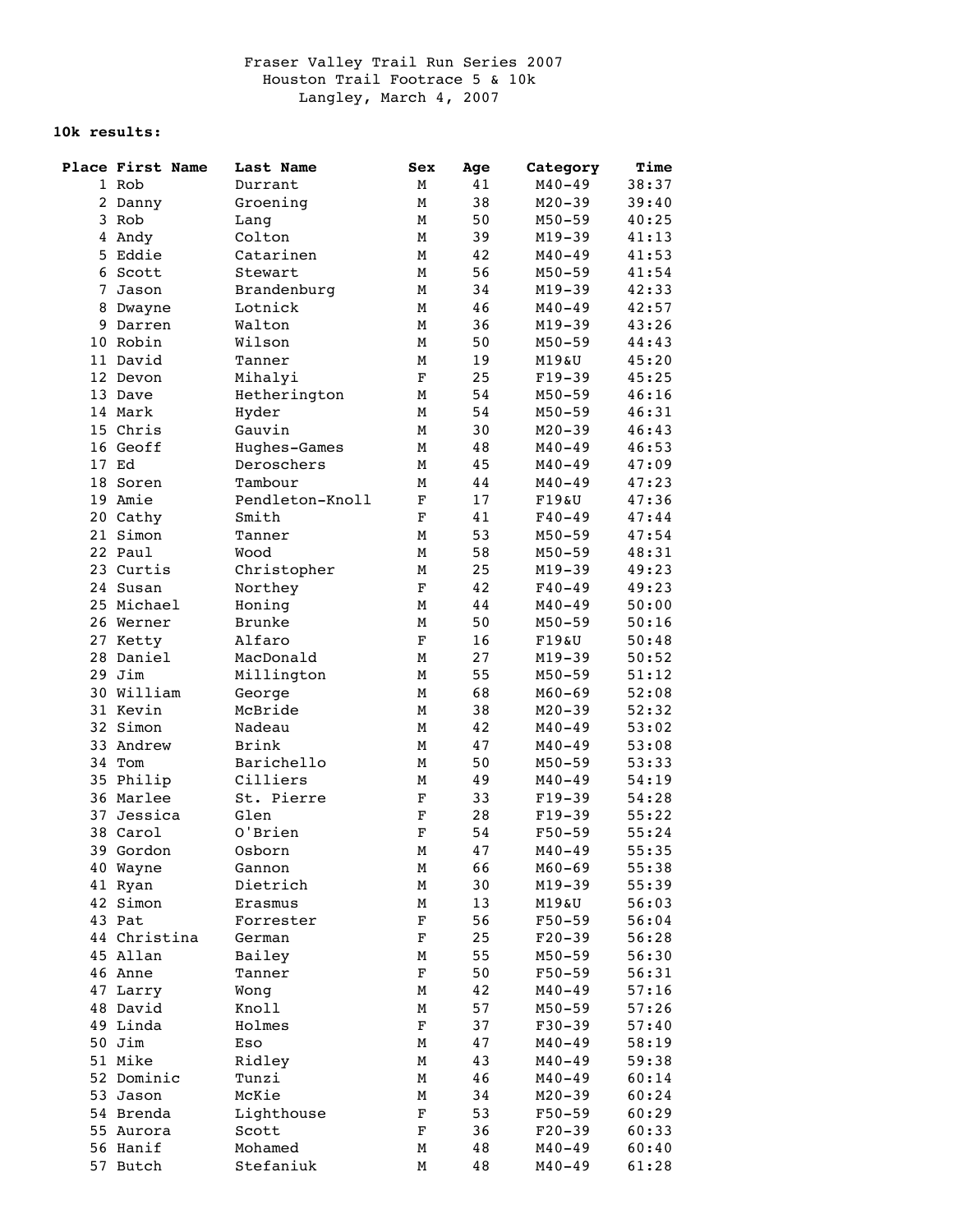|  | 58 Sandy     | Zalit     | F           | 45 | $F40 - 49$ | 61:56 |
|--|--------------|-----------|-------------|----|------------|-------|
|  | 59 Oliver    | Clapham   | М           | 35 | $M19-39$   | 62:24 |
|  | 60 Pat       | Charron   | М           | 35 | $M20 - 39$ | 62:30 |
|  | 61 Leah      | Strange   | $\mathbf F$ | 38 | $F20-39$   | 62:30 |
|  | 62 Pat       | Wiebe     | М           | 38 | $M19 - 39$ | 62:37 |
|  | 63 Rob       | Daniel    | М           | 67 | $M60 - 69$ | 62:41 |
|  | 64 Gordon    | Barber    | М           | 51 | $M50 - 59$ | 62:50 |
|  | 65 Paul      | Adams     | М           | 59 | $M50 - 59$ | 62:53 |
|  | 66 Rick      | Williams  | М           | 57 | $M50 - 59$ | 62:59 |
|  | 67 Jennifer  | Hiebert   | $\mathbf F$ | 48 | $F40 - 49$ | 63:05 |
|  | 68 Pat       | Glen      | $\mathbf F$ | 59 | $F50 - 59$ | 63:19 |
|  | 69 Harvey    | Nelsen    | М           | 73 | $M70+$     | 64:39 |
|  | 70 Frances   | Steinfeld | $\mathbf F$ | 68 | $F60 - 69$ | 64:41 |
|  | 71 Paul      | McMillan  | М           | 35 | $M20 - 39$ | 65:31 |
|  | 72 Brian     | Mills     | М           | 44 | $M40 - 49$ | 65:31 |
|  | 73 David     | Wilkins   | М           | 61 | $M60 - 69$ | 65:43 |
|  | 74 Sharon    | Stewart   | $\mathbf F$ | 50 | $F50 - 59$ | 65:44 |
|  | 75 Stephanie | Stewart   | $\mathbf F$ | 23 | $F19-39$   | 65:44 |
|  | 76 Graham    | Robins    | М           | 33 | $M19 - 39$ | 66:07 |
|  | 77 Alice     | Glanville | $\mathbf F$ | 43 | $F40 - 49$ | 66:10 |
|  | 78 Pamela    | Duncan    | $\mathbf F$ | 52 | $F50 - 59$ | 67:00 |
|  | 79 Laura     | Gannon    | $\mathbf F$ | 56 | $F50 - 59$ | 67:15 |
|  | 80 Sarah     | Koper     | $\mathbf F$ | 25 | $F20-39$   | 68:06 |
|  | 81 Kim       | Hexter    | $\mathbf F$ | 34 | $F20-39$   | 72:31 |
|  | 82 Sheilagh  | Wubs      | $\mathbf F$ | 38 | $F19-39$   | 72:31 |
|  | 83 Laurel    | Dunn      | $\mathbf F$ | 43 | $F40 - 49$ | 75:56 |
|  | 84 Sharon    | Yap-Chung | $\mathbf F$ | 41 | $F40 - 49$ | 75:56 |
|  | 85 Ray       | Rouseau   | М           | 75 | $M70+$     | 78:50 |
|  | 86 Adelle    | Howard    | $\mathbf F$ | 22 | $F20-39$   | 81:16 |
|  | 87 Jason     | Sarai     | М           | 26 | $M19 - 39$ | 81:16 |
|  | 88 Nancy     | Huff      | $\mathbf F$ | 40 | $F40 - 49$ | 81:39 |
|  | 89 Laurel    | Dunn      | $\mathbf F$ | 43 | $F40 - 49$ | 87:39 |
|  |              |           |             |    |            |       |

## **5k results:**

|   | Place First Name | Last Name   | Sex | Age | Category   | Time  |
|---|------------------|-------------|-----|-----|------------|-------|
|   | 1 Nigel          | Hole        |     |     | M19&U      | 17:42 |
|   | 2 Trevor         | Smith       |     |     | $M40 - 49$ | 17:55 |
|   | 3 Braeden        | Donnelly    |     |     | M19&U      | 21:09 |
|   | 4 Rebecca        | Kits        |     |     | F19aU      | 21:16 |
|   | 5 Maureen        | De St Croix |     |     | $F50 - 59$ | 21:23 |
|   | 6 Mile           | Jovanovic   |     |     | $M50 - 59$ | 22:33 |
| 7 | Julie            | Warren      |     |     | $F19-39$   | 22:53 |
|   | 8 Cathie         | Bachand     |     |     | $F40 - 49$ | 23:27 |
|   | 9 Alda           | Nicmans     |     |     | $F40 - 49$ | 25:17 |
|   | 10 Lisa          | Siddons     |     |     | $F40-49$   | 26:30 |
|   | 11 Sandi         | Stacey      |     |     | $F50 - 59$ | 26:49 |
|   | 12 Carlyn        | Feagan      |     |     | $F19\&U$   | 27:18 |
|   | 13 Melanie       | Chernoff    |     |     | $F19-39$   | 27:30 |
|   | 14 Donna         | McCrae      |     |     | $F19-39$   | 27:30 |
|   | 15 Sherri        | Todd        |     |     | $F19-39$   | 27:30 |
|   | 16 Ross          | Davidson    |     |     | $M50 - 59$ | 28:10 |
|   | 17 Ellen         | Hall        |     |     | $F50 - 59$ | 28:19 |
|   | 18 Jana          | Simonski    |     |     | $F19-39$   | 28:33 |
|   | 19 Mandy         | Hadfield    |     |     | $F19-39$   | 28:59 |
|   | 20 Heather       | Gelawitz    |     |     | $F19-39$   | 29:05 |
|   | 21 Tracey        | Falconer    |     |     | $F40 - 49$ | 29:06 |
|   | 22 Henny         | Brunke      |     |     | $F40-49$   | 29:25 |
|   | 23 Sarah         | Glanville   |     |     | $F19\&U$   | 29:33 |
|   | 24 Margo         | Barber      |     |     | $F50 - 59$ | 30:05 |
|   | 25 Ben           | Dobranowsla |     |     | $M50 - 59$ | 30:05 |
|   | 26 Darcy         | Rajala      |     |     | $M40 - 49$ | 30:43 |
|   | 27 Sandra        | Nissen      |     |     | $F40 - 49$ | 30:53 |
|   | 28 Tom           | Dent        |     |     | $M40 - 49$ | 31:22 |
|   | 29 Tom           | Foerster    |     |     | $M50 - 59$ | 31:22 |